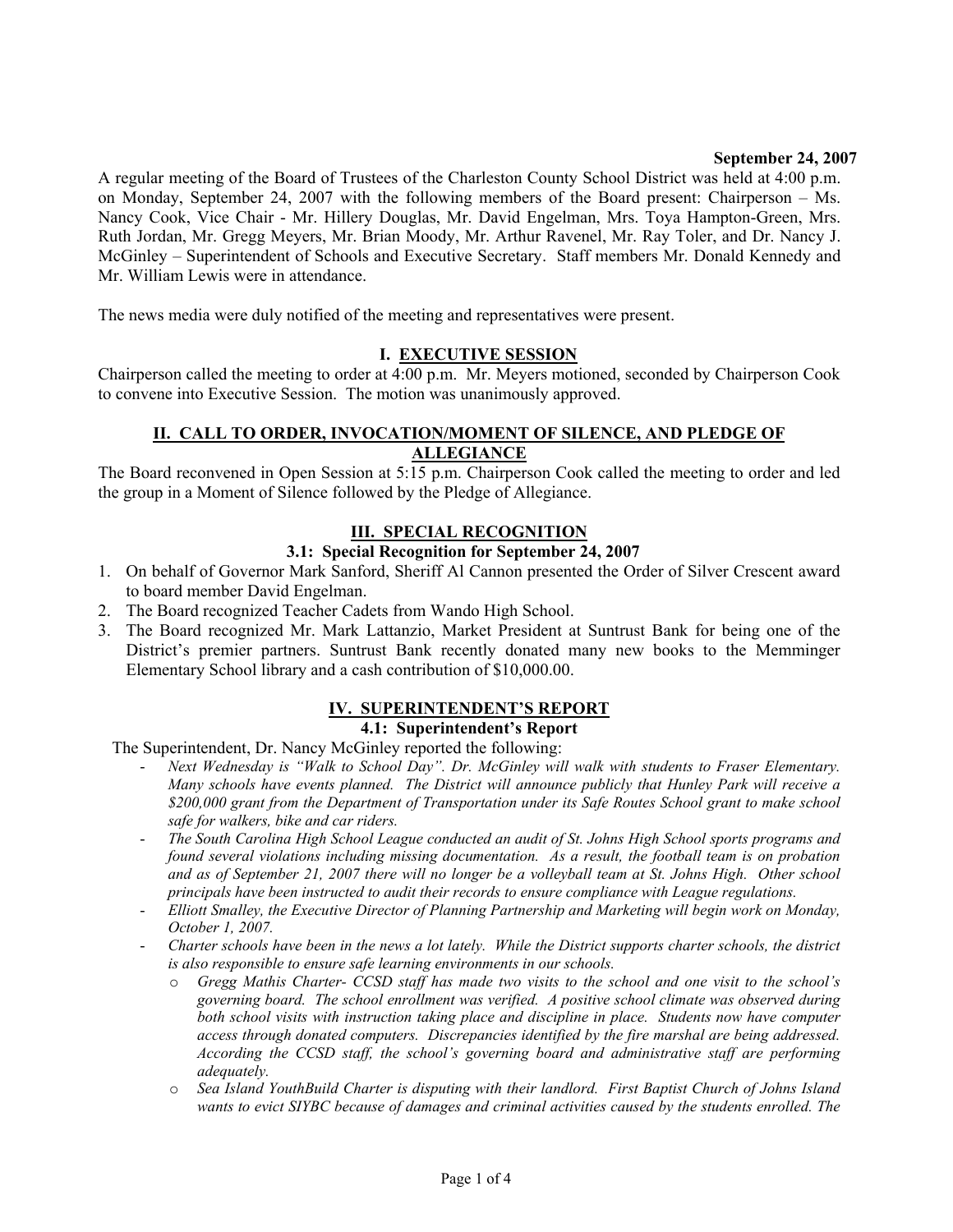*Fire Marshall has cited 16 violations; 11 from an earlier visit. SIYBC classes were suspended today, 9/24/07 and a contingency record was established by CCSD. SIYBC parents were contacted over the weekend. No school will be held until facility issues are resolved. A parent meeting is scheduled.* 

- *St. Andrews School of Math and Science first community meeting is scheduled for October 4th. Dr. Gepford and Mr. Bill Lewis will chair the meeting. Non-Magnet students residency is being reviewed.*
- *Regarding Special Day School, Barbara Kelly Duncan briefed Mayor Riley about collaboration of CDYC and Carolina Youth Development Center.*
- *Adequate Yearly Progress reports are due in at the end of the week. Report cards are scheduled to be released on November 15th.*
- *The SC Governor's Council on Fitness Award will be presented to Laurel Hill Elementary during half-time at the University of SC game on Saturday.*

# **V. VISITORS, PUBLIC COMMUNICATIONS**

### **5.1: Visitors, Public Communications**

- 1. Mr. Park Dougherty addressed the Board regarding withdrawal of their offer to share Rivers facility with High Tech High.
- 2. Johanna Martin Carrington said Mr. Dougherty's withdrawal of the shared facility proposal changed her comments to the Board since she came to address the Board about sharing the Rivers facility.
- 3. Mr. Bill Macuch addressed the Board regarding steel he was selling to Metro Contracting for the Military Magnet School. Mr. McCutch was referred to Mr. Bill Lewis for assistance.
- 4. Michelle Evans thanked the Board for addressing the concerns of the West Ashley Community and establishing a Task Force to address issues related to St. Andrews School of Math & Science.
- 5. Mr. Arthur Lawrence and Mr. Leroy Connors shared concerns about Burke High School.
- 6. Rev. Ed McClain applauded the district's decision to move forward with LowCountry Technical School (formerly know as High Tech High). Rev. McClain also noted that the Board would set precedence if a decision was made to allow the charter to use the Rivers facility at no cost.
- 7. Rev. James Townsend addressed the Board in support of High Tech High (LowCountry Technical School).

# **VI. APPROVAL OF MINUTES/EXECUTIVE SESSION AGENDA ITEMS**

# **6.1: Open and Executive Session Minutes of September 10, 2007**

Mr. Meyers motioned, seconded by Mrs. Green approval of minutes of September 24, 2007. The motion was approved 9-0.

# **6.2: Motions of Executive Session of September 24, 2007**

The Board acted on the following Executive Session Agenda items as follows:

1.1: **Appeal Hearing – Two Wando Students –** A motion to approve both appeals was approved 9-  $\theta$ 

A. Approved a recommendation from an appeal heard by Board Committee (Nancy Cook and Ray Toler) making the expulsion retro-active for the 2006-2007 school year and allowing the student to return to Wando to continue education during the 2007-2008 school year, pending probation and continuance of counseling for one year.

B. Approved a recommendation from an appeal heard by Board Committee (Nancy Cook and Ray Toler) making the expulsion retro-active for the 2006-2007 school year, not permitting the student to return to any CCSD high school with exception to CCSD Adult Education program.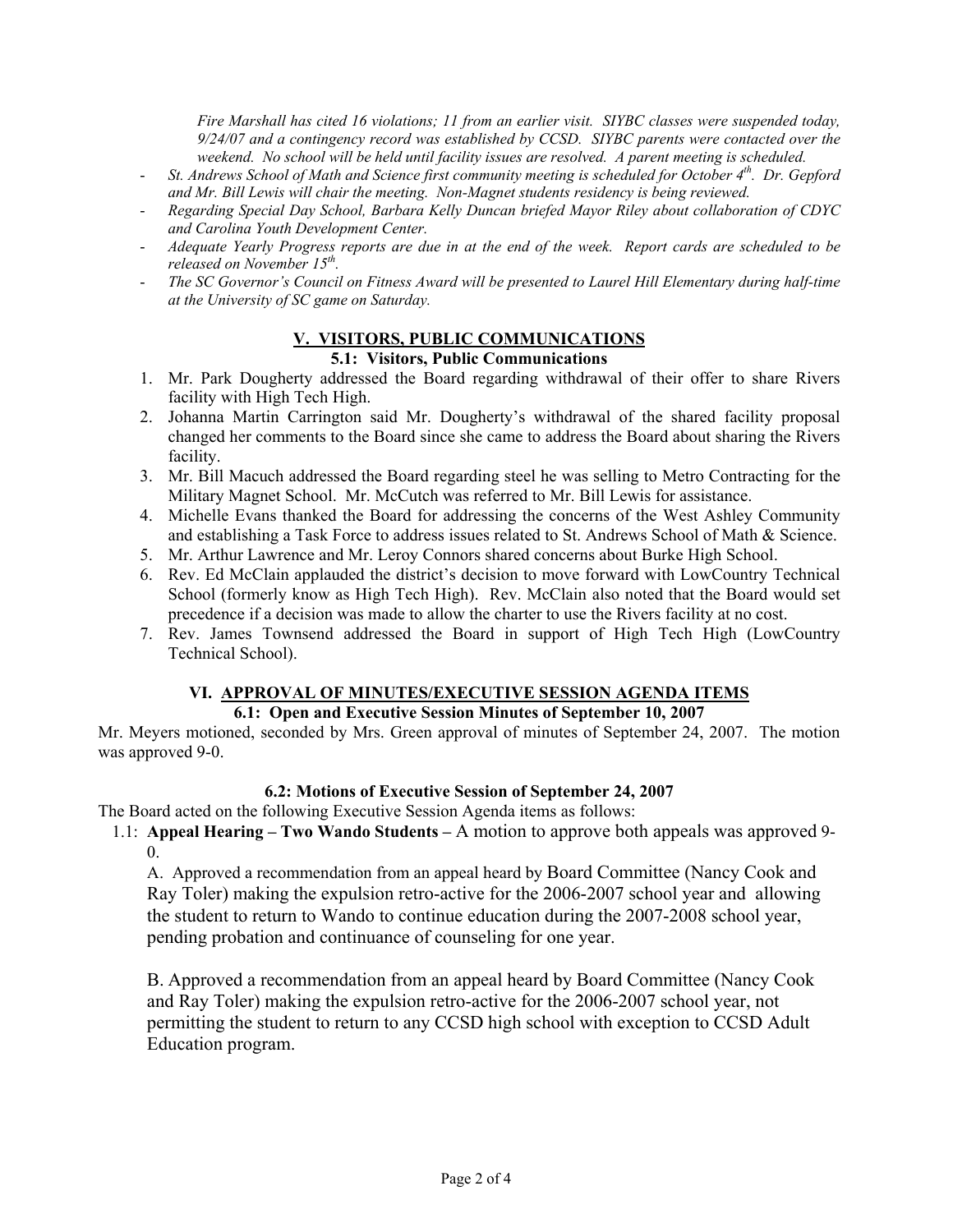- 1.2: **Appointment Principal St. Johns High** The Board approved a motion to appoint Steven Shyck as principal at St. Johns High. The motion was approved 9-0.
- 1.3: **Appointment Principal North Charleston High** The Board approved a motion to appoint Eric Vernold as principal at North Charleston High. The motion was approved 9-0.
- 1.4: The Board approved the recommendation authorizing the Superintendent to enter into an agreement to purchase 3 parcels of land adjacent to the district's Jennie Moore Elementary campus to build a future new joint campus for Jennie Moore Elementary and Laing Middle. No additional funds are required, Funding to purchase land for this project is budgeted within the Capital Improvements Program, project #5787. The motion was approved 9-0.
- 1.5: The appointment for Executive Director of Professional Development and Instructional Leadership was pulled from the agenda. No action was taken. The motion was approved 9-0.
- 1.6: Approved a recommendation for Food Service Point of Sale RFP 7034 award to Meals Plus. The current 4-year cost for support is \$254,208.24 funded through the Food Service Fund. The motion was approved 9-0.

### **6.3: Financial Minutes of September 24, 2007**

Mr. Moody motioned, seconded by Mr. Meyers to approve the Financial Minutes of September 24, 2007. The motion was approved 9-0.

# **VII: MANAGEMENT REPORTS**

# **7.1: Finance Bond Sales**

Mr. David Moore of Public Finance Management Corporation presented a Debt Management Update to the Board. In closing, Mr. Moore stated that although the district will receive many refinancing proposals, the Board only has one shot at it.

## **VIII: CHARLESTON PLAN FOR EXCELLENCE**

There was no Charleston Plan for Excellence update on this agenda.

# **IX**. **POTENTIAL CONSENT AGENDA ITEMS**

# **9.1: CCSD Board Travel Requests - Approved**

A request for two board members to travel to the National Federation of Urban and Suburban School Districts and National School Boards Association Conferences. Mr. Moody motioned, seconded by Mr. Meyers to approve both requests. The motion was approved 9-0.

### **9.2: SCSBA Certification of Delegates for the 2006 Delegate Assembly - Approved**

Mr. Moody motioned, seconded by Mr. Meyers to approve the recommendation for Nancy Cook to serve as delegate and Mr. Toler as alternate. The motion was approved 9-0.

### **9.3: Creation of Board of Trustees' Audit Committee Charter and Reorganization of the Internal Audit Department - Approved**

Mr. Moody motioned, seconded by Mr. Meyers to amend the recommendation of the Board's Audit and Finance Committee to include a directive for the District to provide the Finance Committee a Director's Insurance (Professional Liability). The motion was approved 9-0

- 1. Adopt an Audit Committee Charter that gives the Board's Audit and Finance Committee responsibility for oversight of the District's internal and external auditors.
- 2. Upgrade the Internal Auditor position to a higher, more professional level.
- 3. Provide greater independence to the Internal Audit department.
	- a.Have Internal report to the Board's Audit and Finance Committee

b.Give hiring authority for the Internal Auditor to the Board of Trustees

c.Administrative functions (leave, etc) to be handled by the superintendent.